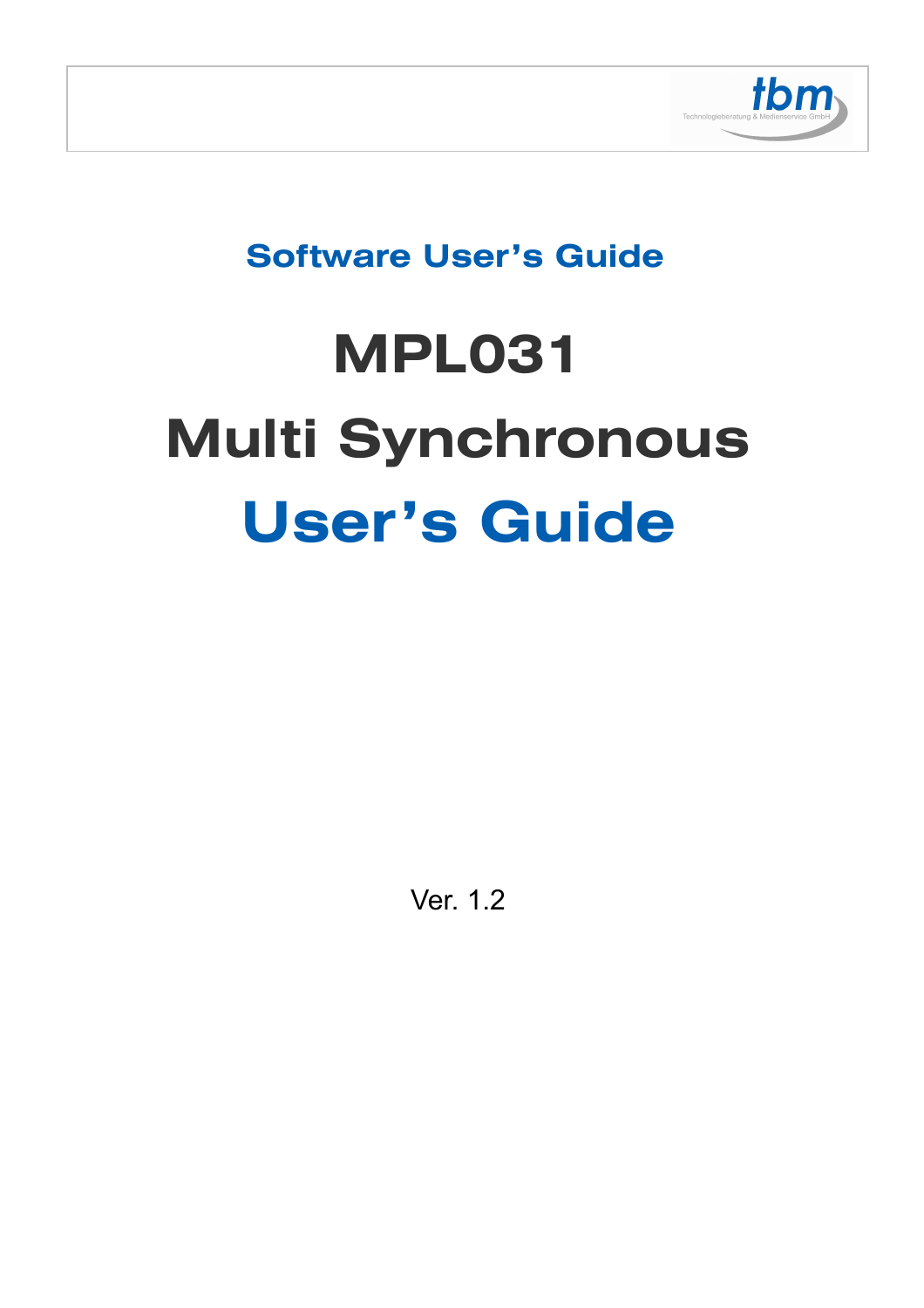

# [Index]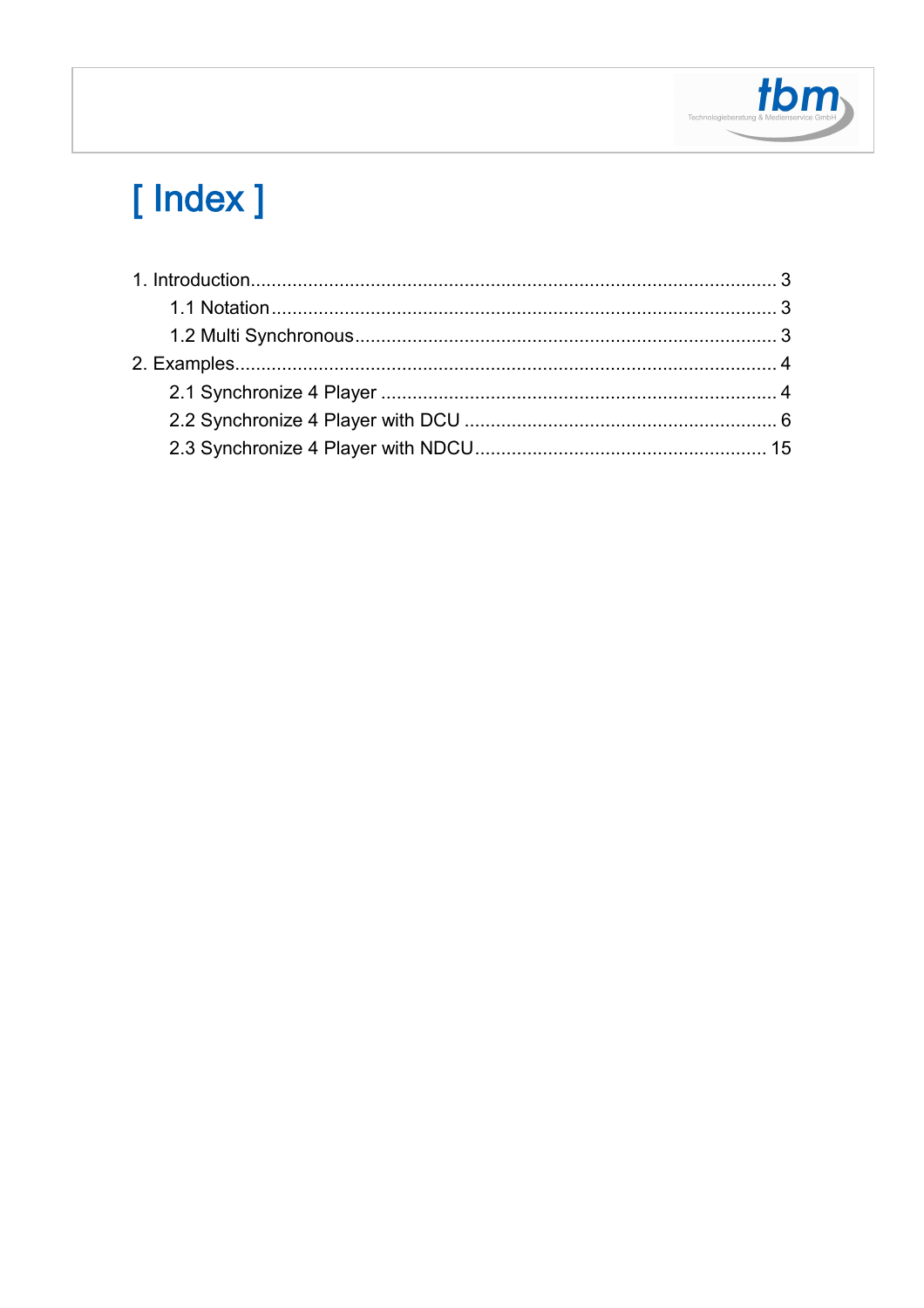# **1. Introduction**

### **1.1 Notation**

This Documentation uses various labels and name that serve as your guides to operating this product.

| <b>Caution</b> | A "caution" indicates a section of the manual that requires<br>special attention. |
|----------------|-----------------------------------------------------------------------------------|
| Reference      | A "referene" provides information related to the current topic.                   |
| <b>Example</b> | An "example" indicates on example related to the current<br>topic.                |
| <b>Note</b>    | A "note" provides supplementary information.                                      |

#### ■ Notational conventions

#### ■ Naming Conventions

| <b>DSP</b> | The name of DSP(Digital Signage Player) in this document stands for |
|------------|---------------------------------------------------------------------|
|            | MPL031                                                              |

### **1.2 Multi Synchronous**

DSP can synchronize start time of videos or pictures using Multi synchronous feature. This feature can be used on electrical wall, electrical gallery for showing some of contents display simultaneously.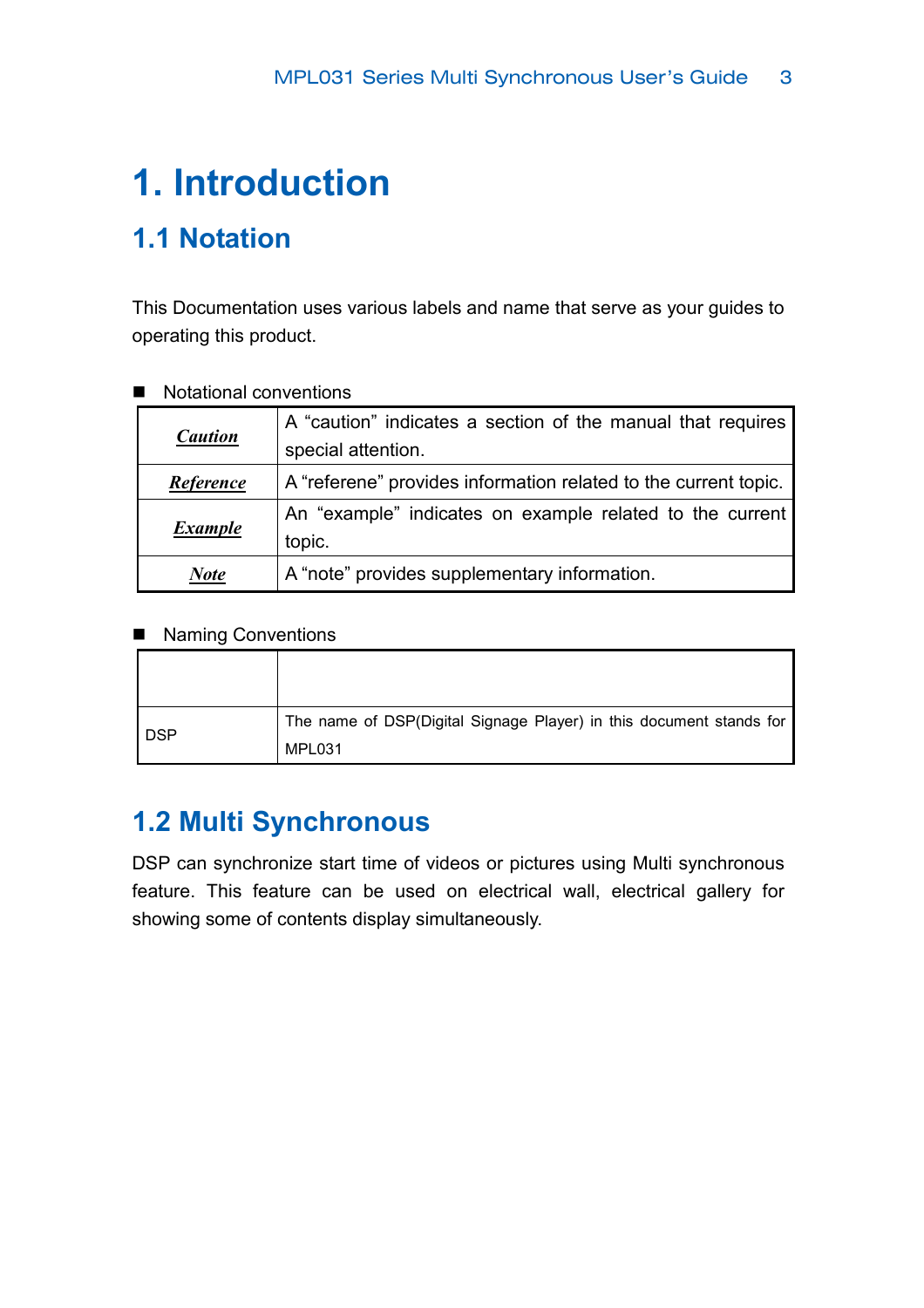

# **2. Examples**

## **2.1 Synchronize 4 Player**

**Diagram** 



#### **DSP Settings and Operation**

| <b>DSP</b>     | playlist.txt | Configuration                     |
|----------------|--------------|-----------------------------------|
| P <sub>1</sub> | $<$ ANY $>$  | LAN or WLAN                       |
|                | $<$ DEF $>$  | IP: 192.168.1.11                  |
|                | 11.avi       | Basic -> System                   |
|                | 12.avi       | <b>DSP mode: Standard Mode</b>    |
|                | 13.avi       | Advanced -> MultiSync Setting     |
|                | 14.avi       | Mode: Enable                      |
|                |              | MultiSync Server IP: 192.168.1.11 |
|                |              | Number of MultiSync Players: 4    |
|                |              | Together Mode: Disable            |
| P <sub>2</sub> | $<$ ANY $>$  | <b>LAN or WLAN</b>                |
|                | $<$ DEF $>$  | IP: 192.168.1.12                  |
|                | 21.avi       | Basic -> System                   |
|                | 22.avi       | equal to P1                       |
|                | 23.avi       | Advanced -> MultiSync Setting     |
|                | 24.avi       | equal to P1                       |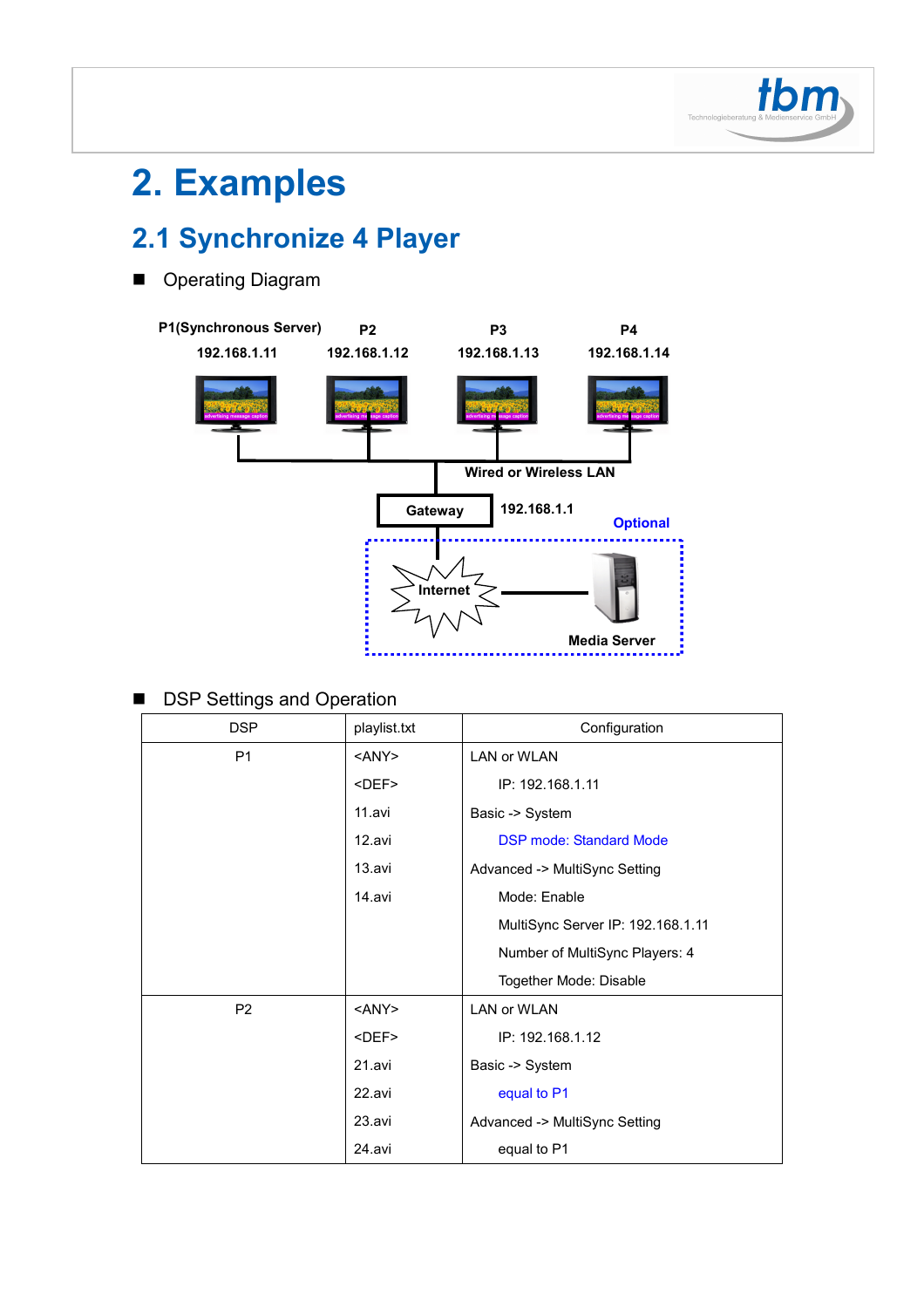| P <sub>3</sub> | $<$ ANY $>$ | <b>LAN or WLAN</b>            |
|----------------|-------------|-------------------------------|
|                | $<$ DEF $>$ | IP: 192.168.1.13              |
|                | 31.avi      | Basic -> System               |
|                | 32.avi      | equal to P1                   |
|                | 33.avi      | Advanced -> MultiSync Setting |
|                | 34.avi      | equal to P1                   |
| P <sub>4</sub> | $<$ ANY $>$ | <b>LAN or WLAN</b>            |
|                | $<$ DEF $>$ | IP: 192.168.1.14              |
|                | 41.avi      | Basic -> System               |
|                | 42.avi      | equal to P1                   |
|                | 43.avi      | Advanced -> MultiSync Setting |
|                | 44.avi      | equal to P1                   |

| <b>Synchronize</b>                       |        | P <sub>1</sub><br>P <sub>2</sub> |               | <b>P4</b><br>P <sub>3</sub> |  |
|------------------------------------------|--------|----------------------------------|---------------|-----------------------------|--|
| <b>Synchronize</b>                       | 11.avi | 21.avi                           | 31.avi        | 41.avi                      |  |
|                                          | 12.avi | 22.avi                           | 32.avi        | 42.avi                      |  |
| <b>Synchronize</b>                       | 13.avi | 23.avi                           | 33.avi        | 43.avi                      |  |
| <b>Synchronize</b><br><b>Synchronize</b> | 14.avi | 24.avi                           | <b>34.avi</b> | 44.avi                      |  |
|                                          | 11.avi | 21.avi                           | 31.avi        | 41.avi                      |  |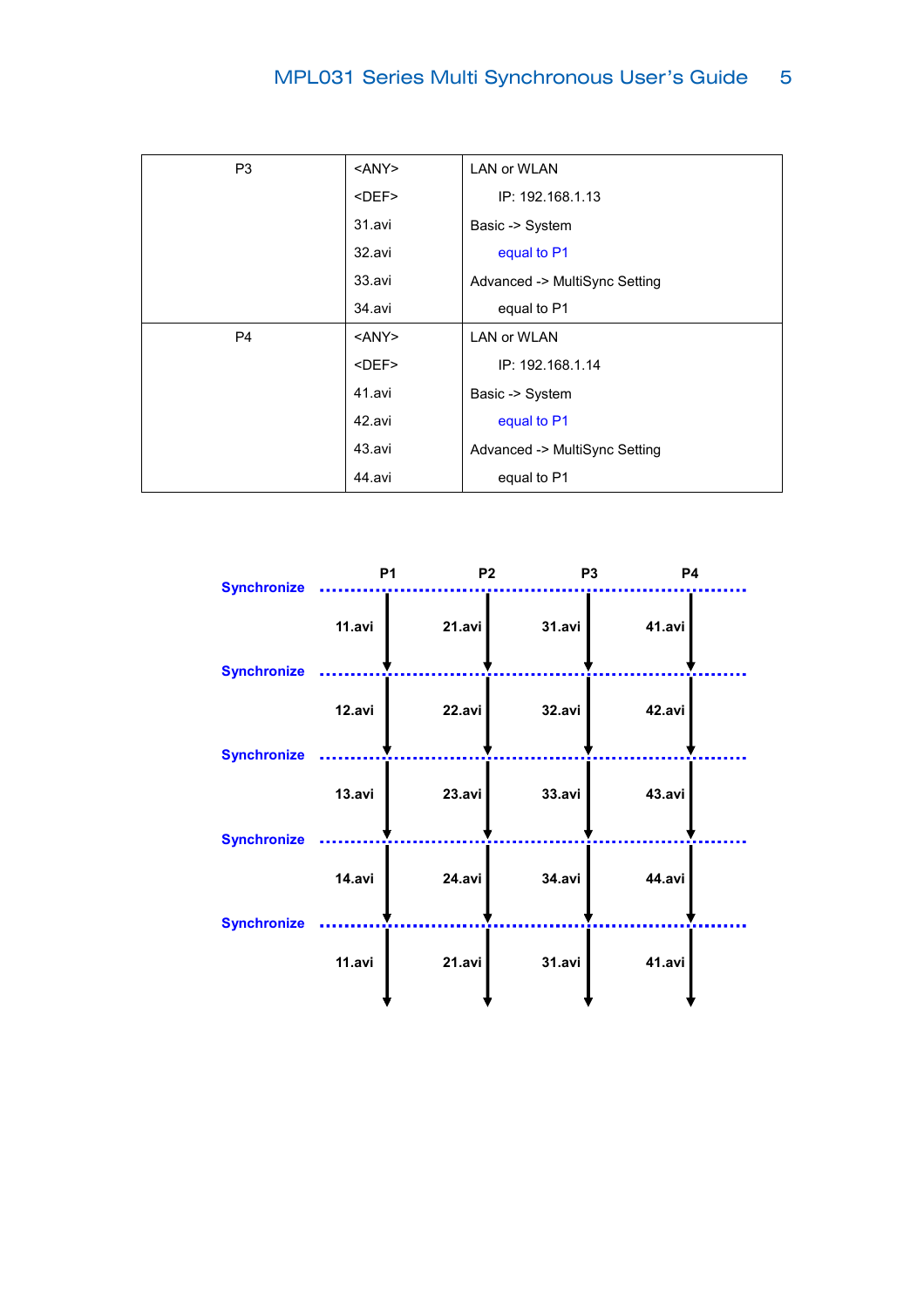

# **2.2 Synchronize 4 Player with DCU**

#### **Diagram**



#### *Reference*

Refer to Interactive Manual for more detail information for DCU and interactive mode.

#### ■ DSP Settings and Operation in the Standby Mode

| <b>DSP</b>     | playlist.txt | Configuration                     |
|----------------|--------------|-----------------------------------|
| P <sub>1</sub> | <any></any>  | LAN or WLAN                       |
|                | <def></def>  | IP: 192.168.1.11                  |
|                | 11.avi       | Basic -> System                   |
|                | 12.avi       | <b>DSP mode: Interactive Mode</b> |
|                | 13.avi       | Advanced -> Interactive Setting   |
|                | 14.avi       | <b>Mode: Standby Mode</b>         |
|                |              | Response Type: Serial             |
|                |              | Serial Baud Rate: 4800            |
|                |              | Serial Data Bit: 8 Bit            |
|                |              | Serial Parity Bit: None           |
|                |              | Serial Stop Bit: 1 Bit            |
|                |              | Network IP: don't care            |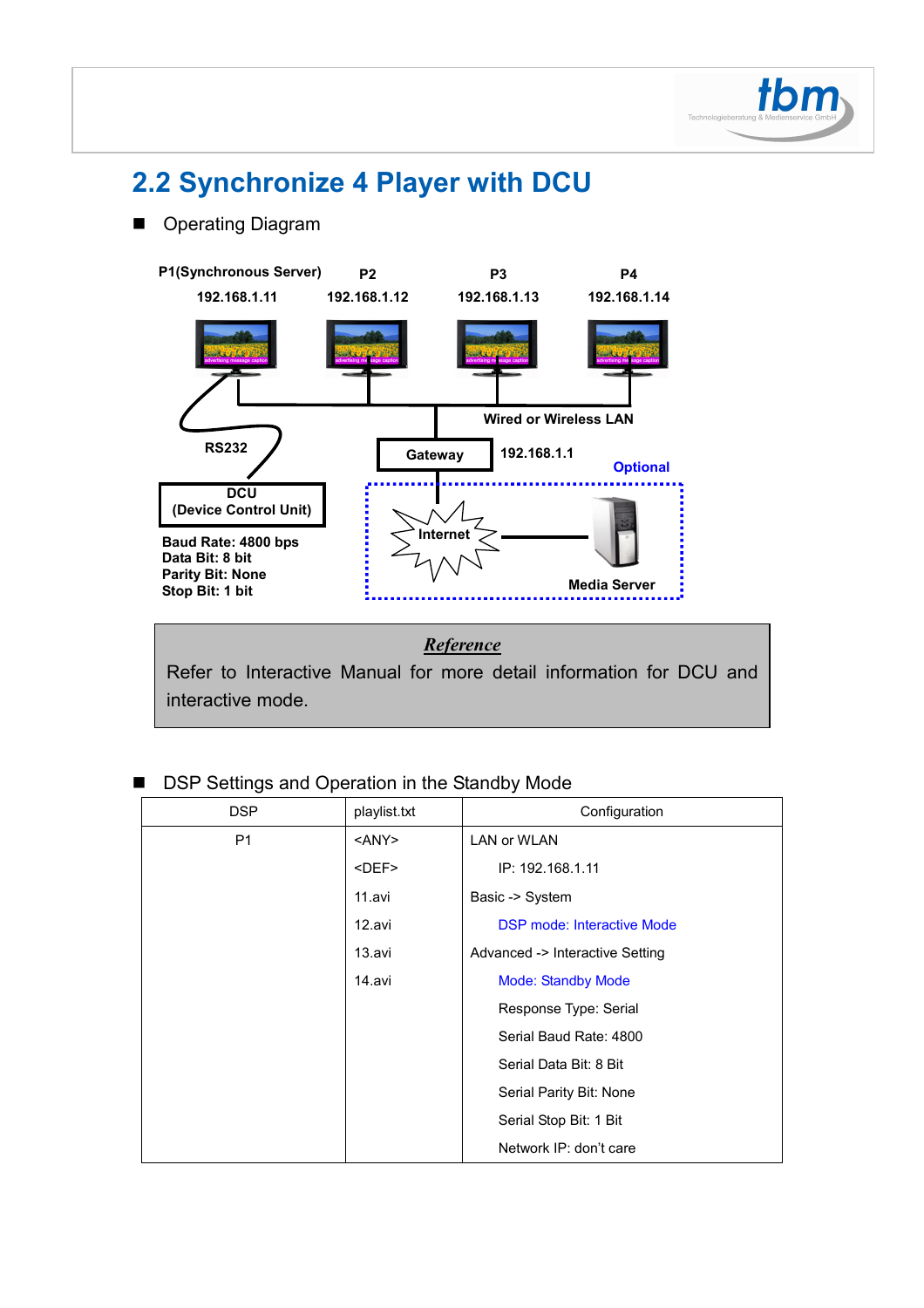|                |             | Network Port: 9300                |
|----------------|-------------|-----------------------------------|
|                |             | Advanced -> MultiSync Setting     |
|                |             | Mode: Enable                      |
|                |             | MultiSync Server IP: 192.168.1.11 |
|                |             | Number of MultiSync Players: 4    |
|                |             | Together Mode: Enable             |
| P <sub>2</sub> | <any></any> | <b>LAN or WLAN</b>                |
|                | <def></def> | IP: 192.168.1.12                  |
|                | 21.avi      | Basic -> System                   |
|                | 22.avi      | equal to P1                       |
|                | 23.avi      | Advanced -> Interactive Setting   |
|                | 24.avi      | Response Type: don't care         |
|                |             | Others are equal to P1            |
|                |             | Advanced -> MultiSync Setting     |
|                |             | equal to P1                       |
| P <sub>3</sub> | <any></any> | LAN or WLAN                       |
|                | <def></def> | IP: 192.168.1.12                  |
|                | 31.avi      | Basic -> System                   |
|                | 32.avi      | equal to P1                       |
|                | 33.avi      | Advanced -> Interactive Setting   |
|                | 34.avi      | equal to P2                       |
|                |             | Advanced -> MultiSync Setting     |
|                |             | equal to P1                       |
| P <sub>4</sub> | <any></any> | <b>LAN or WLAN</b>                |
|                | <def></def> | IP: 192.168.1.12                  |
|                | 41.avi      | Basic -> System                   |
|                | 42.avi      | equal to P1                       |
|                | 43.avi      | Advanced -> Interactive Setting   |
|                | 44.avi      | equal to P2                       |
|                |             | Advanced -> MultiSync Setting     |
|                |             | equal to P1                       |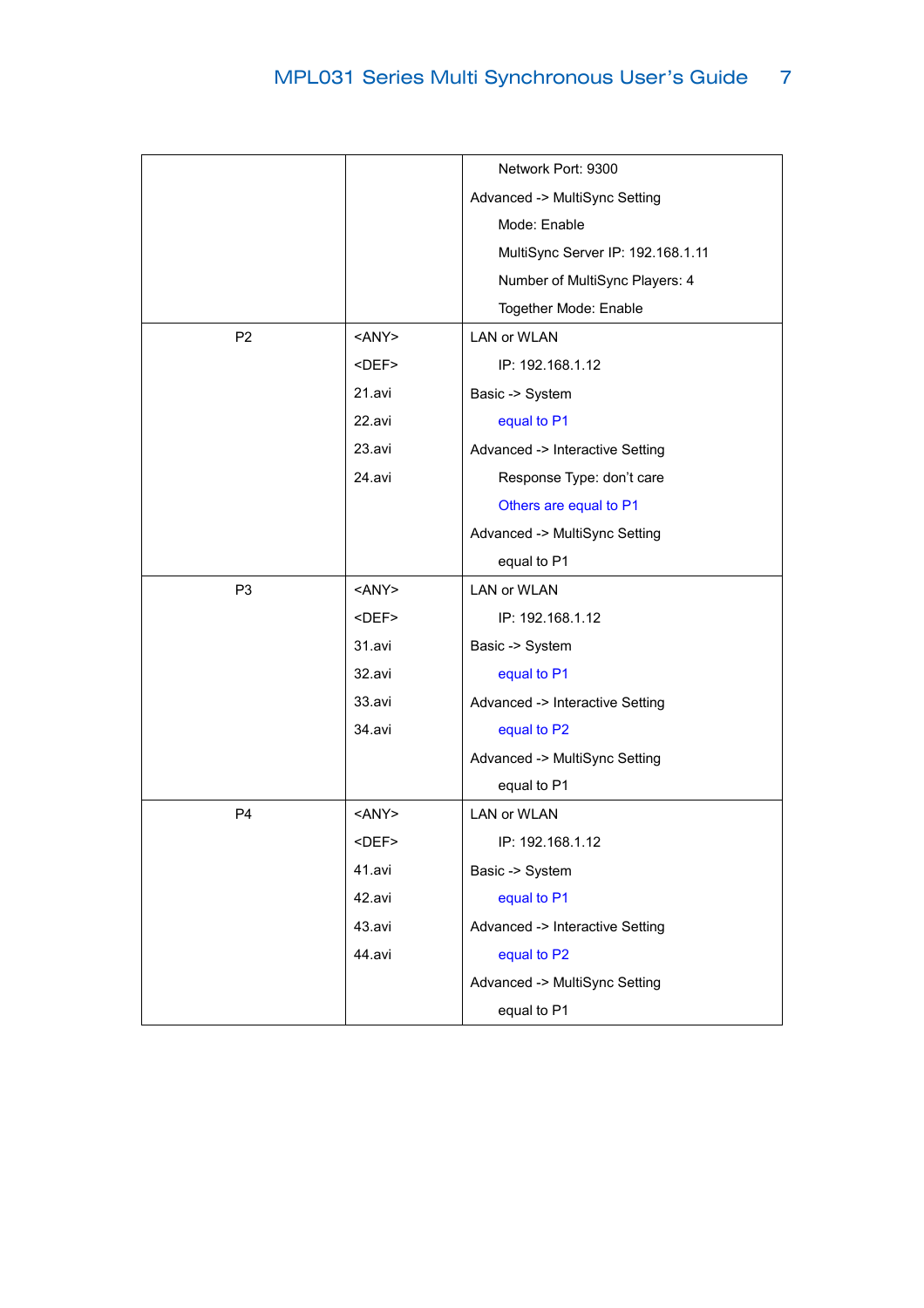



|  |  | DSP Settings and Operation in the Repeat Mode |  |  |  |  |  |
|--|--|-----------------------------------------------|--|--|--|--|--|
|--|--|-----------------------------------------------|--|--|--|--|--|

| <b>DSP</b>     | playlist.txt | Configuration                     |
|----------------|--------------|-----------------------------------|
| P <sub>1</sub> | <any></any>  | LAN or WLAN                       |
|                | $<$ DEF $>$  | IP: 192.168.1.11                  |
|                | 11.avi       | Basic -> System                   |
|                | 12.avi       | <b>DSP mode: Interactive Mode</b> |
|                | 13.avi       | Advanced -> Interactive Setting   |
|                | 14.avi       | <b>Mode: Repeat Mode</b>          |
|                |              | Response Type: Serial             |
|                |              | Serial Baud Rate: 4800            |
|                |              | Serial Data Bit: 8 Bit            |
|                |              | Serial Parity Bit: None           |
|                |              | Serial Stop Bit: 1 Bit            |
|                |              | Network IP: don't care            |
|                |              | Network Port: 9300                |
|                |              | Advanced -> MultiSync Setting     |
|                |              | Mode: Enable                      |
|                |              | MultiSync Server IP: 192.168.1.11 |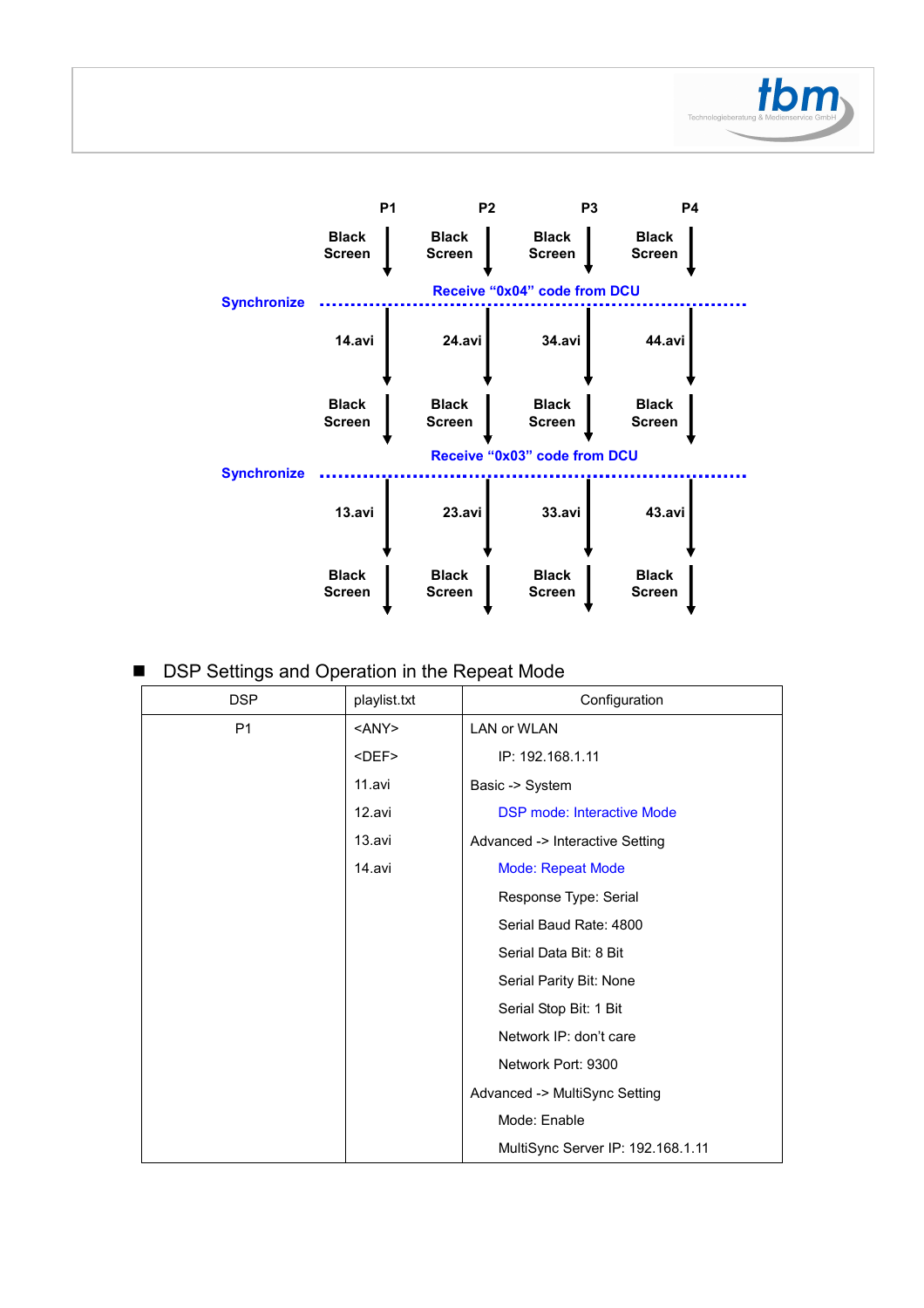|                |             | Number of MultiSync Players: 4  |
|----------------|-------------|---------------------------------|
|                |             | Together Mode: Enable           |
| P <sub>2</sub> | $<$ ANY $>$ | <b>LAN or WLAN</b>              |
|                | $<$ DEF $>$ | IP: 192.168.1.12                |
|                | 21.avi      | Basic -> System                 |
|                | 22.avi      | equal to P1                     |
|                | 23.avi      | Advanced -> Interactive Setting |
|                | 24.avi      | Response Type: don't care       |
|                |             | Others are equal to P1          |
|                |             | Advanced -> MultiSync Setting   |
|                |             | equal to P1                     |
| P <sub>3</sub> | <any></any> | <b>LAN or WLAN</b>              |
|                | $<$ DEF $>$ | IP: 192.168.1.13                |
|                | 31.avi      | Basic -> System                 |
|                | 32.avi      | equal to P1                     |
|                | 33.avi      | Advanced -> Interactive Setting |
|                | 34.avi      | equal to P2                     |
|                |             | Advanced -> MultiSync Setting   |
|                |             | equal to P1                     |
| P4             | <any></any> | <b>LAN or WLAN</b>              |
|                | $<$ DEF $>$ | IP: 192.168.1.14                |
|                | 41.avi      | Basic -> System                 |
|                | 42.avi      | equal to P1                     |
|                | 43.avi      | Advanced -> Interactive Setting |
|                | 44.avi      | equal to P2                     |
|                |             | Advanced -> MultiSync Setting   |
|                |             | equal to P1                     |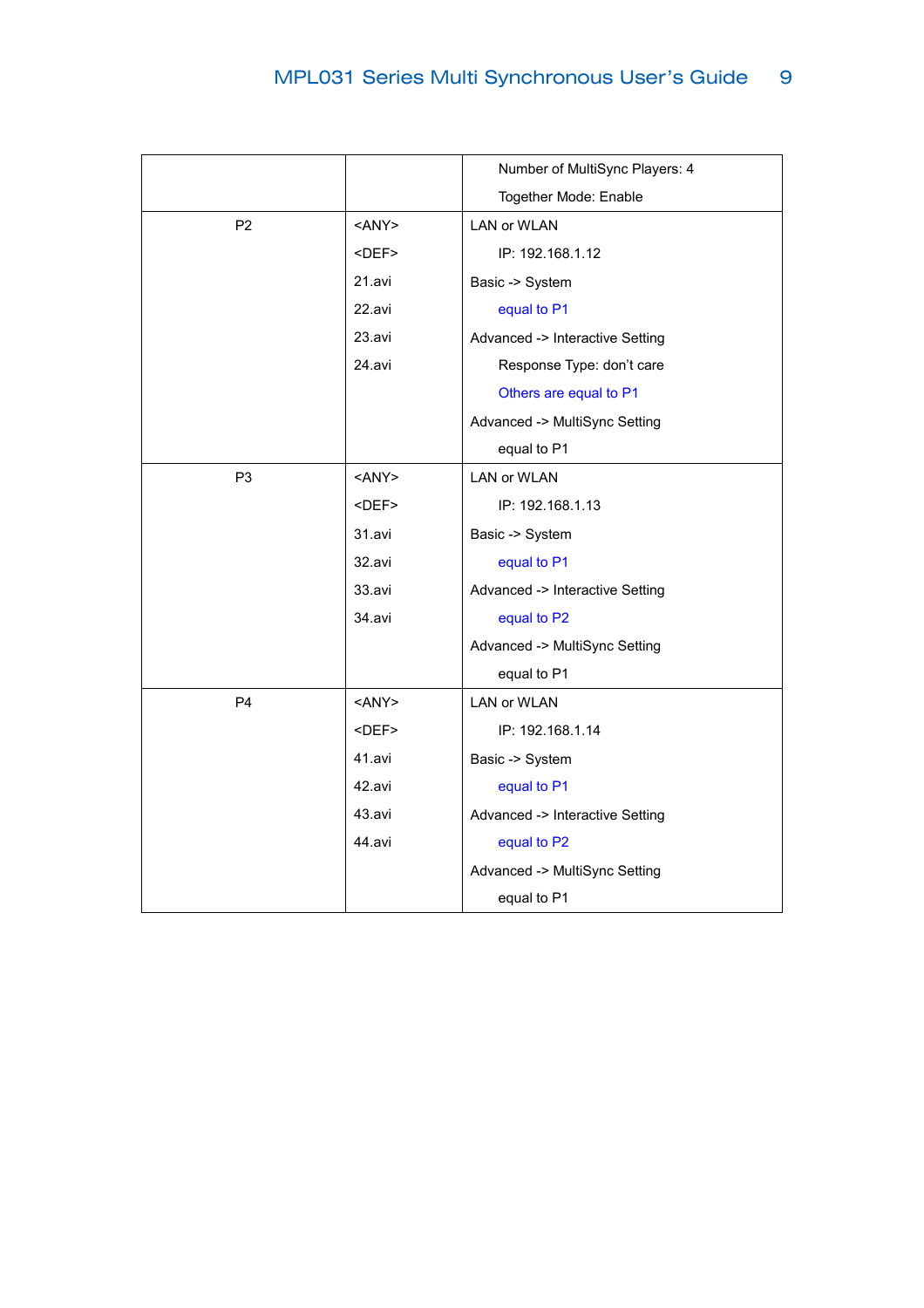



■ DSP Settings and Operation in the Menu Mode

| <b>DSP</b>     | playlist.txt | Configuration                     |
|----------------|--------------|-----------------------------------|
| P <sub>1</sub> | <any></any>  | <b>LAN or WLAN</b>                |
|                | <def></def>  | IP: 192.168.1.11                  |
|                | 11.avi       | Basic -> System                   |
|                | 12.avi       | <b>DSP mode: Interactive Mode</b> |
|                | 13.avi       | Advanced -> Interactive Setting   |
|                | 14.avi       | <b>Mode: Menu Mode</b>            |
|                |              | Response Type: Serial             |
|                |              | Serial Baud Rate: 4800            |
|                |              | Serial Data Bit: 8 Bit            |
|                |              | Serial Parity Bit: None           |
|                |              | Serial Stop Bit: 1 Bit            |
|                |              | Network IP: don't care            |
|                |              | Network Port: 9300                |
|                |              | Advanced -> MultiSync Setting     |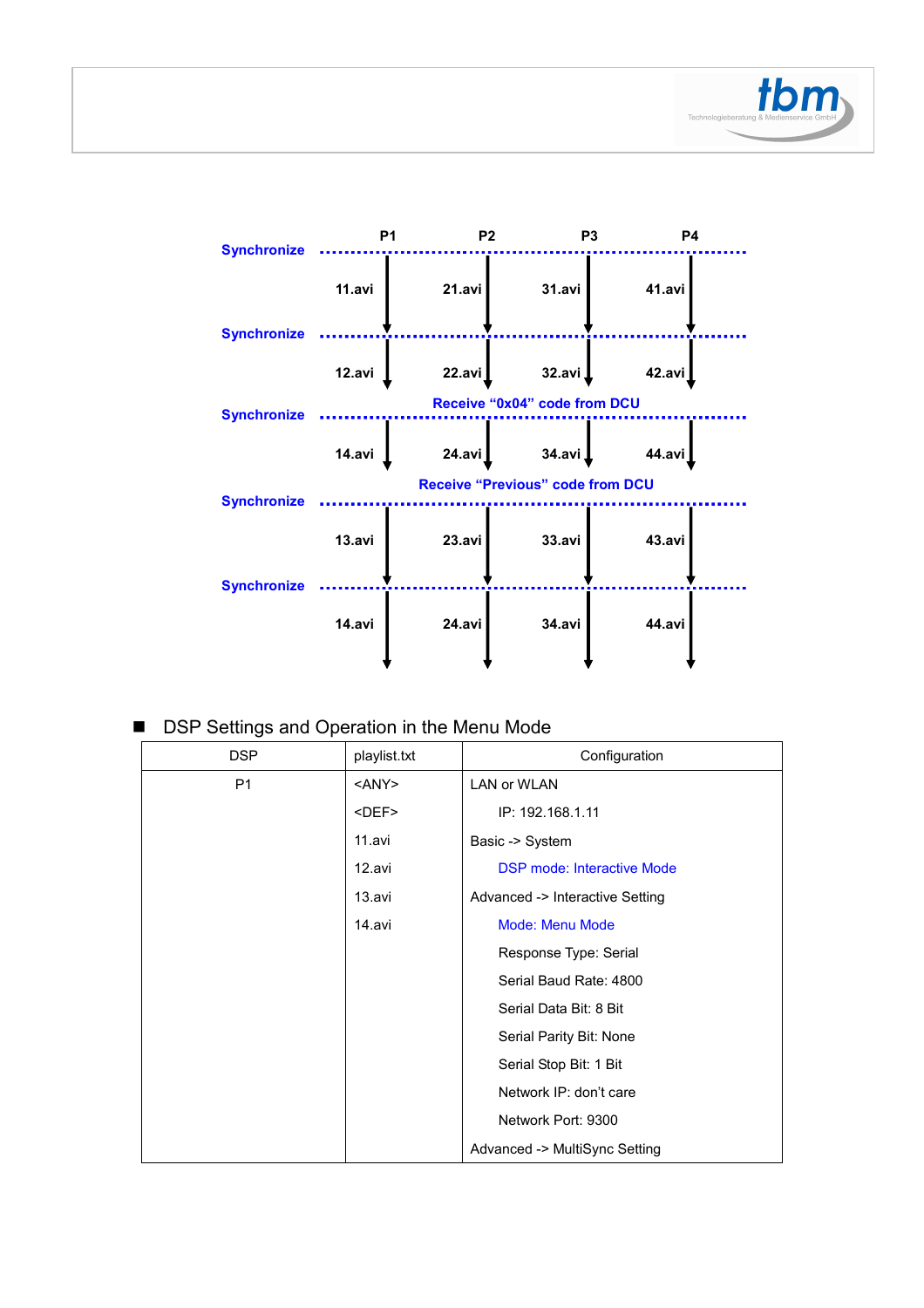|                |             | Mode: Enable                      |
|----------------|-------------|-----------------------------------|
|                |             | MultiSync Server IP: 192.168.1.11 |
|                |             | Number of MultiSync Players: 4    |
|                |             | Together Mode: Enable             |
| P <sub>2</sub> | <any></any> | <b>LAN or WLAN</b>                |
|                | $<$ DEF $>$ | IP: 192.168.1.12                  |
|                | 21.avi      | Basic -> System                   |
|                | 22.avi      | equal to P1                       |
|                | 23.avi      | Advanced -> Interactive Setting   |
|                | 24.avi      | Response Type: don't care         |
|                |             | Others are equal to P1            |
|                |             | Advanced -> MultiSync Setting     |
|                |             | equal to P1                       |
| P <sub>3</sub> | $<$ ANY $>$ | <b>LAN or WLAN</b>                |
|                | $<$ DEF $>$ | IP: 192.168.1.13                  |
|                | 31.avi      | Basic -> System                   |
|                | 32.avi      | equal to P1                       |
|                | 33.avi      | Advanced -> Interactive Setting   |
|                | 34.avi      | equal to P2                       |
|                |             | Advanced -> MultiSync Setting     |
|                |             | equal to P1                       |
| P <sub>4</sub> | $<$ ANY $>$ | LAN or WLAN                       |
|                | <def></def> | IP: 192.168.1.14                  |
|                | 41.avi      | Basic -> System                   |
|                | 42.avi      | equal to P1                       |
|                | 43.avi      | Advanced -> Interactive Setting   |
|                | 44.avi      | equal to P2                       |
|                |             | Advanced -> MultiSync Setting     |
|                |             | equal to P1                       |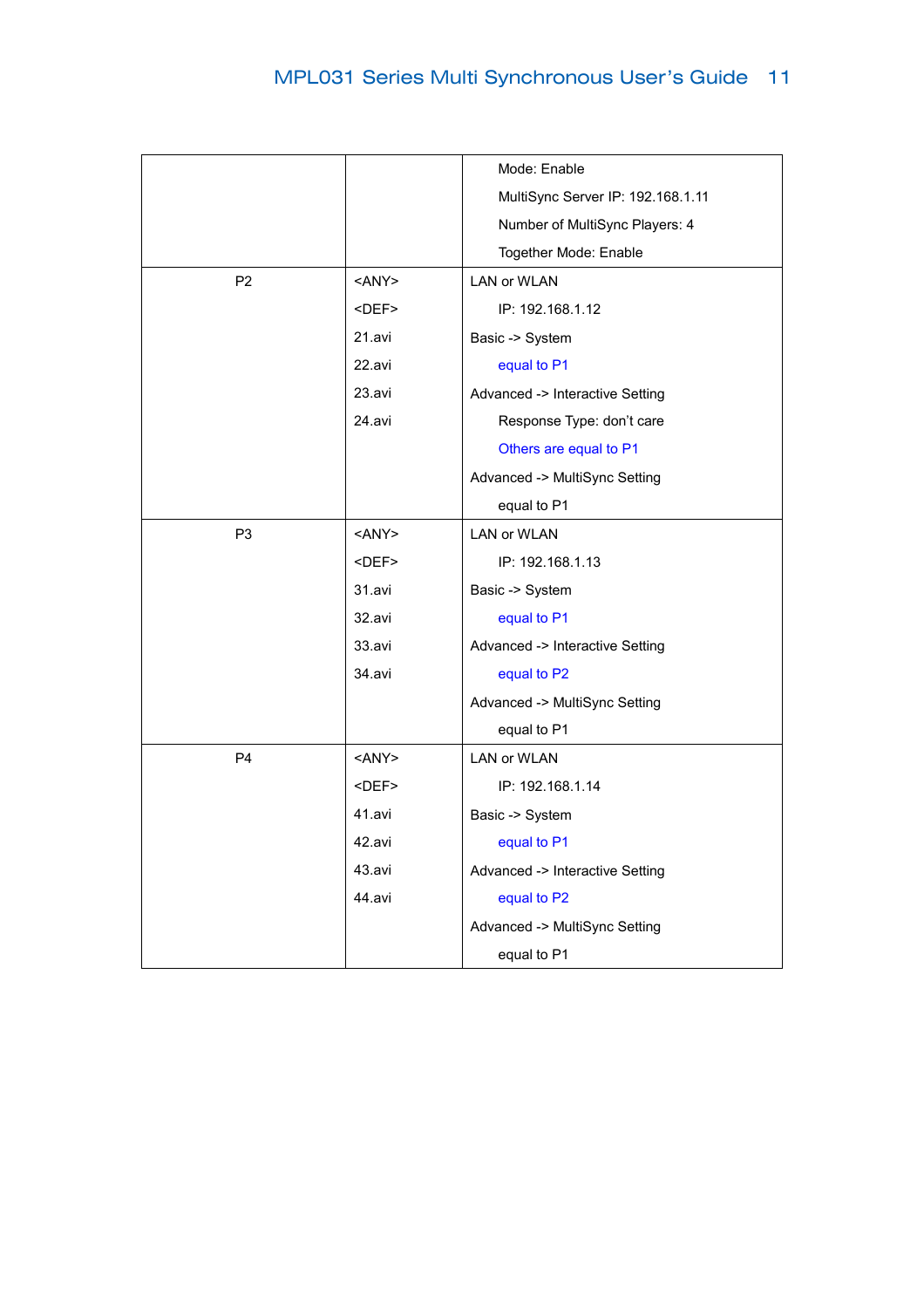



■ DSP Settings and Operation in the Continue Mode

| DSP | playlist.txt | Configuration                     |
|-----|--------------|-----------------------------------|
| P1  | $<$ ANY $>$  | <b>LAN or WLAN</b>                |
|     | $<$ DEF $>$  | IP: 192.168.1.11                  |
|     | 11.avi       | Basic -> System                   |
|     | 12.avi       | <b>DSP mode: Interactive Mode</b> |
|     | 13.avi       | Advanced -> Interactive Setting   |
|     | 14.avi       | <b>Mode: Continue Mode</b>        |
|     |              | Response Type: Serial             |
|     |              | Serial Baud Rate: 4800            |
|     |              | Serial Data Bit: 8 Bit            |
|     |              | Serial Parity Bit: None           |
|     |              | Serial Stop Bit: 1 Bit            |
|     |              | Network IP: don't care            |
|     |              | Network Port: 9300                |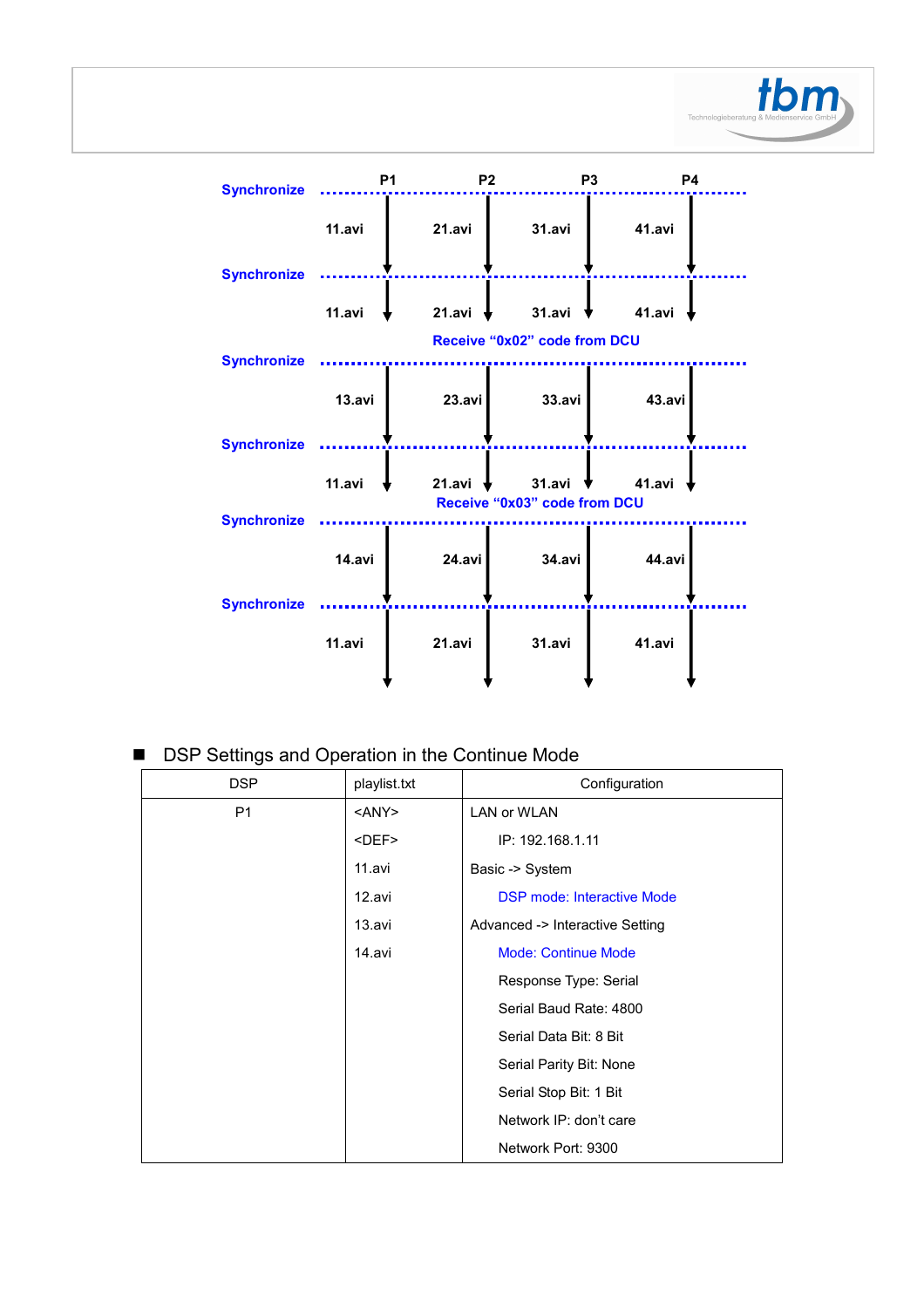|                |             | Advanced -> MultiSync Setting     |
|----------------|-------------|-----------------------------------|
|                |             | Mode: Enable                      |
|                |             | MultiSync Server IP: 192.168.1.11 |
|                |             | Number of MultiSync Players: 4    |
|                |             | Together Mode: Enable             |
| P <sub>2</sub> | <any></any> | LAN or WLAN                       |
|                | <def></def> | IP: 192.168.1.12                  |
|                | 21.avi      | Basic -> System                   |
|                | 22.avi      | equal to P1                       |
|                | 23.avi      | Advanced -> Interactive Setting   |
|                | 24.avi      | Response Type: don't care         |
|                |             | Others are equal to P1            |
|                |             | Advanced -> MultiSync Setting     |
|                |             | equal to P1                       |
| P <sub>3</sub> | <any></any> | LAN or WLAN                       |
|                | <def></def> | IP: 192.168.1.13                  |
|                | 31.avi      | Basic -> System                   |
|                | 32.avi      | equal to P1                       |
|                | 33.avi      | Advanced -> Interactive Setting   |
|                | 34.avi      | equal to P2                       |
|                |             | Advanced -> MultiSync Setting     |
|                |             | equal to P1                       |
| P <sub>4</sub> | <any></any> | LAN or WLAN                       |
|                | <def></def> | IP: 192.168.1.14                  |
|                | 41.avi      | Basic -> System                   |
|                | 42.avi      | equal to P1                       |
|                | 43.avi      | Advanced -> Interactive Setting   |
|                | 44.avi      | equal to P2                       |
|                |             | Advanced -> MultiSync Setting     |
|                |             | equal to P1                       |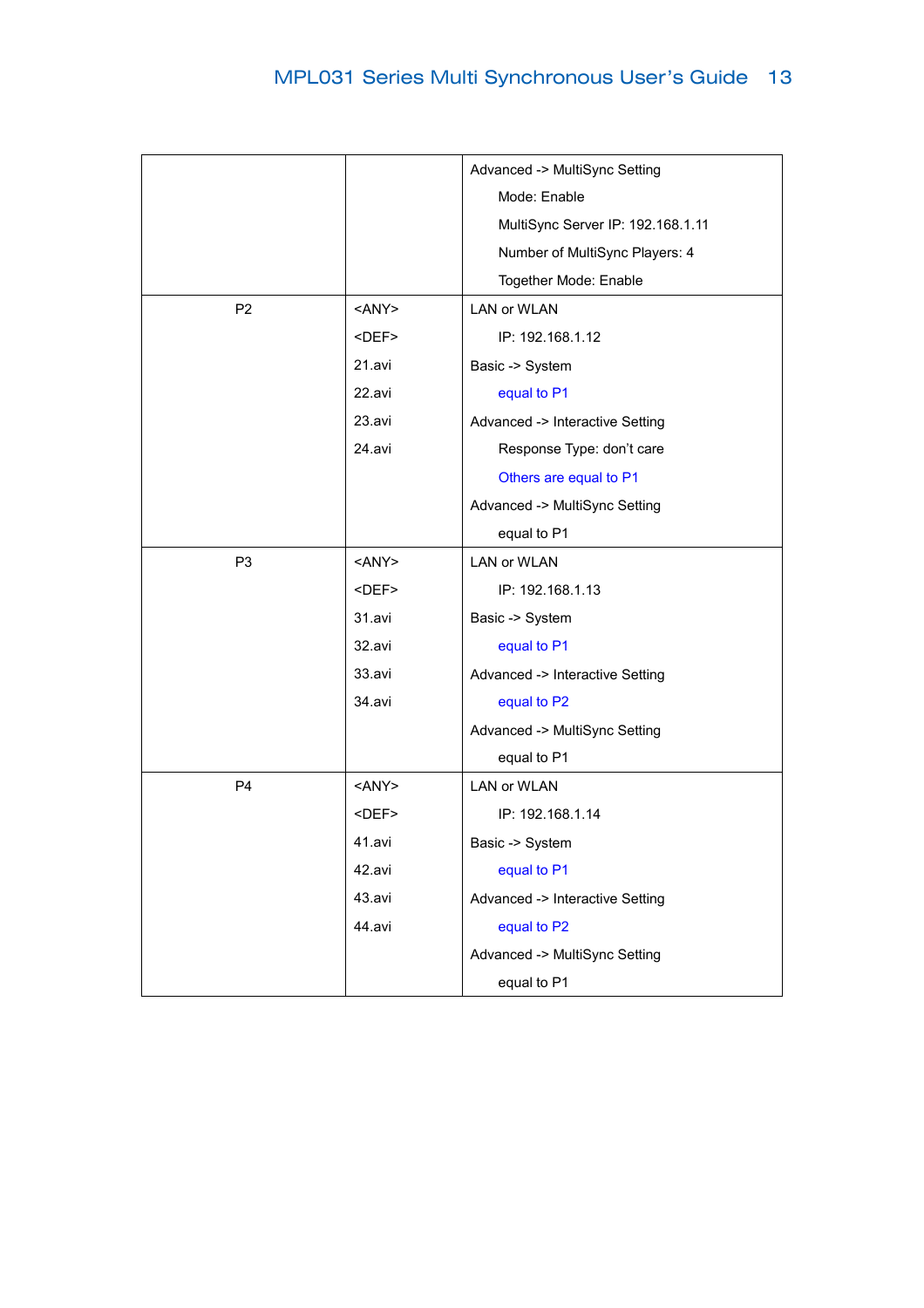

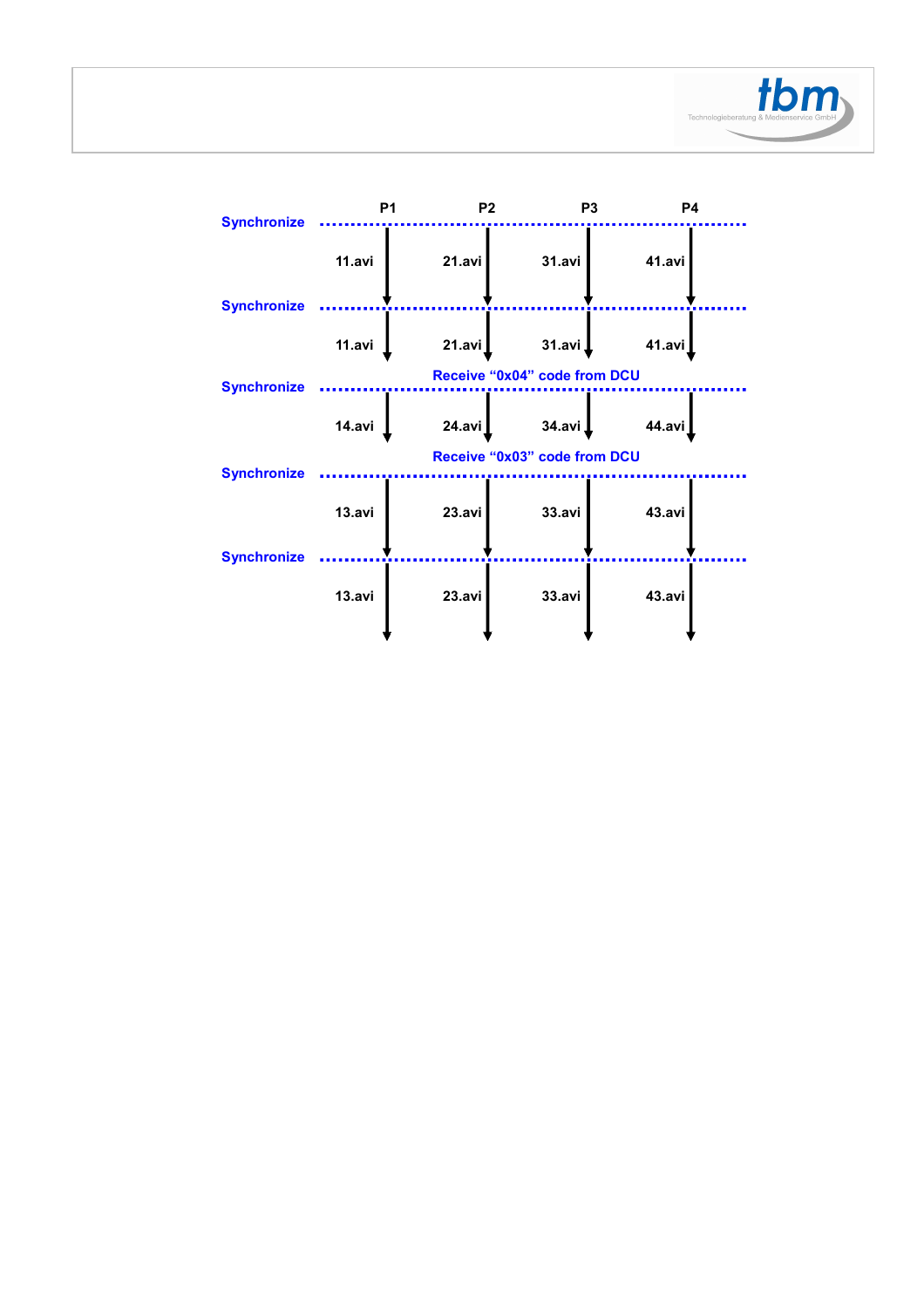### **2.3 Synchronize 4 Player with NDCU**

**Derating Diagram** 



All settings for NDCU are equal to settings for DCU except below settings.

| DSP            | for DCU                         | for NDCU                       |
|----------------|---------------------------------|--------------------------------|
| P <sub>1</sub> | Advanced -> Interactive Setting | Advance -> Interactive Setting |
|                | Response Type: Serial           | Response Type: Network         |
|                | Network IP: don't care          | Network IP: 192.168.1.10       |

#### *Reference*

Refer to Interactive Manual for more detail information for DCU and interactive mode.